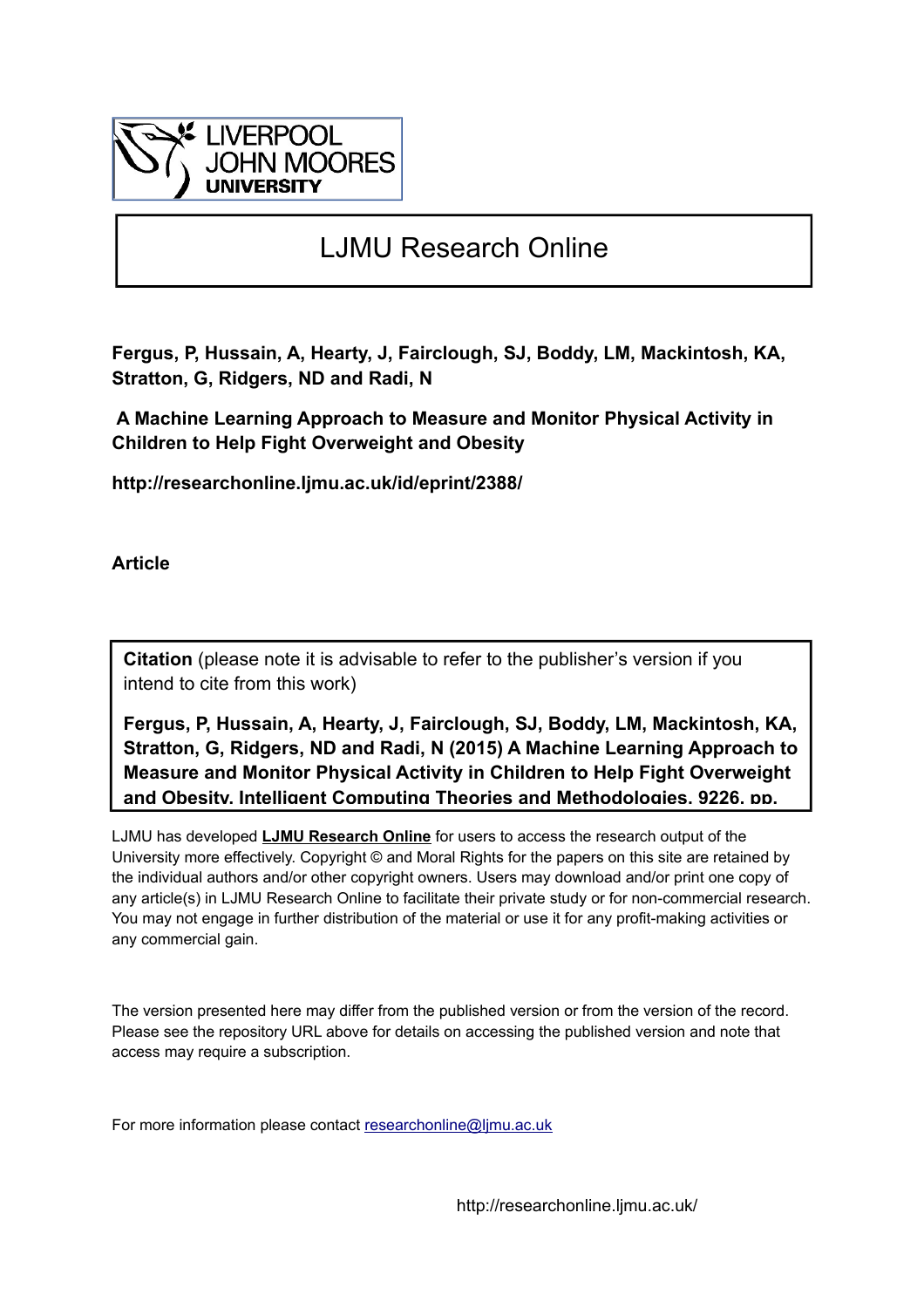# **A Machine Learning Approach to Measure and Monitor Physical Activity in Children to Help Fight Overweight and Obesity**

P. Fergus<sup>1</sup>, A. Hussain<sup>1</sup>, J. Hearty<sup>2</sup>, S. Fairclough<sup>2</sup>, L. Boddy<sup>1</sup>, K. A. Mackintosh<sup>3</sup>, G. Stratton<sup>3</sup>, N. D. Ridgers<sup>2</sup>, Naeem Radi<sup>5</sup>

<sup>1</sup>Liverpool John Moores University, Byrom Street, Liverpool, L3 3AF, UK. {P.Fergus, A.Hussain, L.M.Boddy}@ljmu.ac.uk <sup>2</sup>Edge Hill University, St Helens University, Ormskirk, Lancashire, L39 4QP, UK. {John.Hearty, Stuart.fairclough}@edgehill.ac.uk 3 Swansea University, Singleton Park, Swansea, SA2 8PP, UK. {k.mackintosh, g.stratton}@swansea.ac.uk <sup>4</sup>Deakin University, Victoria, Australia. nicky.ridgers@deakin.edu.au

> <sup>5</sup>Al-Khawarizmi International College, Abu Dhabi, UAE. [n.radi@khawarizmi.com](mailto:n.radi@khawarizmi.com)

**Abstract.** Physical Activity is important for maintaining healthy lifestyles. Recommendations for physical activity levels are issued by most governments as part of public health measures. As such, reliable measurement of physical activity for regulatory purposes is vital. This has lead research to explore standards for achieving this using wearable technology and artificial neural networks that produce classifications for specific physical activity events. Applied from a very early age, the ubiquitous capture of physical activity data using mobile and wearable technology may help us to understand how we can combat childhood obesity and the impact that this has in later life. A supervised machine learning approach is adopted in this paper that utilizes data obtained from accelerometer sensors worn by children in free-living environments. The paper presents a set of activities and features suitable for measuring physical activity and evaluates the use of a Multilayer Perceptron neural network to classify physical activities by activity type. A rigorous reproducible data science methodology is presented for subsequent use in physical activity research. Our results show that it was possible to obtain an overall accuracy of 96% with 95% for sensitivity, 99% for specificity and a kappa value of 94% when three and four feature combinations were used.

**Keywords:** Physical Activity, Overweight, Obesity, Machine Learning, Neural Networks, Sensors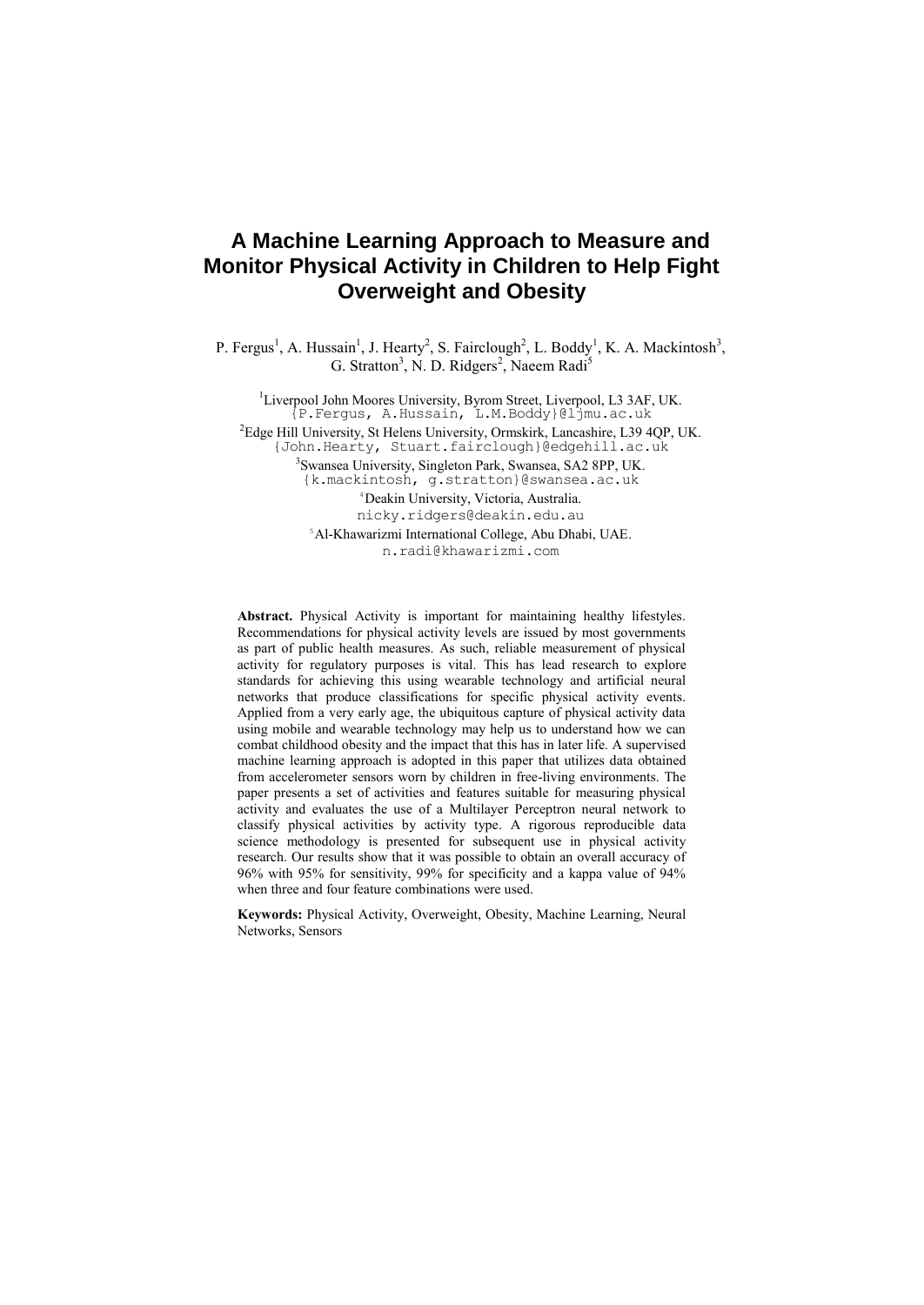# **1. Introduction**

According to the McKinsey Global Institute report<sup>1</sup>, the global cost of obesity is comparable with smoking and armed conflict and greater than both alcoholism and climate change. The report claims that it costs £1.3tn, or 2.8% of annual economic activity. In the UK, the cost is £47bn. The prevalence of overweight and obesity is alarming, with 2.1bn people (30% of the world's population) being overweight or obese. According to the World Health Organization (WHO), at least 2.8 million people worldwide die from being overweight or obese, and are the cause of a further 35.8 million of global Disability-Adjusted Life Years  $(DALY)^2$ . In the UK, data extracted from the Health Survey for England (HSE) in 2012 (Ryley, 2013) shows that the percentage of obese children between the age of 2 and 15 has increased since 1995. Fourteen percent of boys and girls were classified as obese and 28% as either overweight or obese. In addition, 19% of children aged between 11 and 15 were more likely to be obese than children between 2-10 years.

The physical condition of adults is strongly influenced by the early stages of life. In this sense, the data provided by the HSE revealed that in 2012 almost a quarter of men (24%), and a quarter of women (25%) were obese, while 42% of men and 32% of women were overweight. Therefore, an increase in levels of obesity and overweight in the UK is evident, which depends, among other factors, on the lack of physical activity. This growing trend of obesity within the UK and other countries and its associated health risks are cause for national and international concern.

Consequently, the accurate measurement of physical activity (PA) in children (particularly in free-living environments) is of great importance to health researchers and policy-makers (Oyebode & Mindell, 2013). One of the most reliable means of activity measurement in children is using accelerometers to measure movement intensity and frequency (Konstabel et al., 2014). This method offers the advantage of providing quantified values for activity intensity over time. However, methodological variations in data gathering and analysis methods used between studies have led to a growing saturation of conflicting cut-points (the quantitative boundaries between PA intensity classes) in the literature (S. G. Trost, Loprinzi, Moore, & Pfeiffer, 2010).

Consequently, several new research directions have been proposed that try to address this challenge. One such approach is the use of machine learning techniques for the prediction or detection of activity types and their associated intensity (Barshan & Yuksek, 2014; Dalton & O'Laighin, 2013; Stewart G Trost, 2012). This paper builds on existing research and previous works and presents a methodology for predicting physical activity types and intensity using a dataset obtained via the fieldbased protocol described in (Machkintosh, Fairclough, Stratton, & Ridgers, 2012). Exploratory data analysis is utilized to determine what activities and feature sets produce the best results when activity types are predicted using a Multilayer Perceptron (MLP).

-

<sup>&</sup>lt;sup>1</sup> Source: McKinsey Global Institute (2014)

<sup>2</sup> http://www.who.int/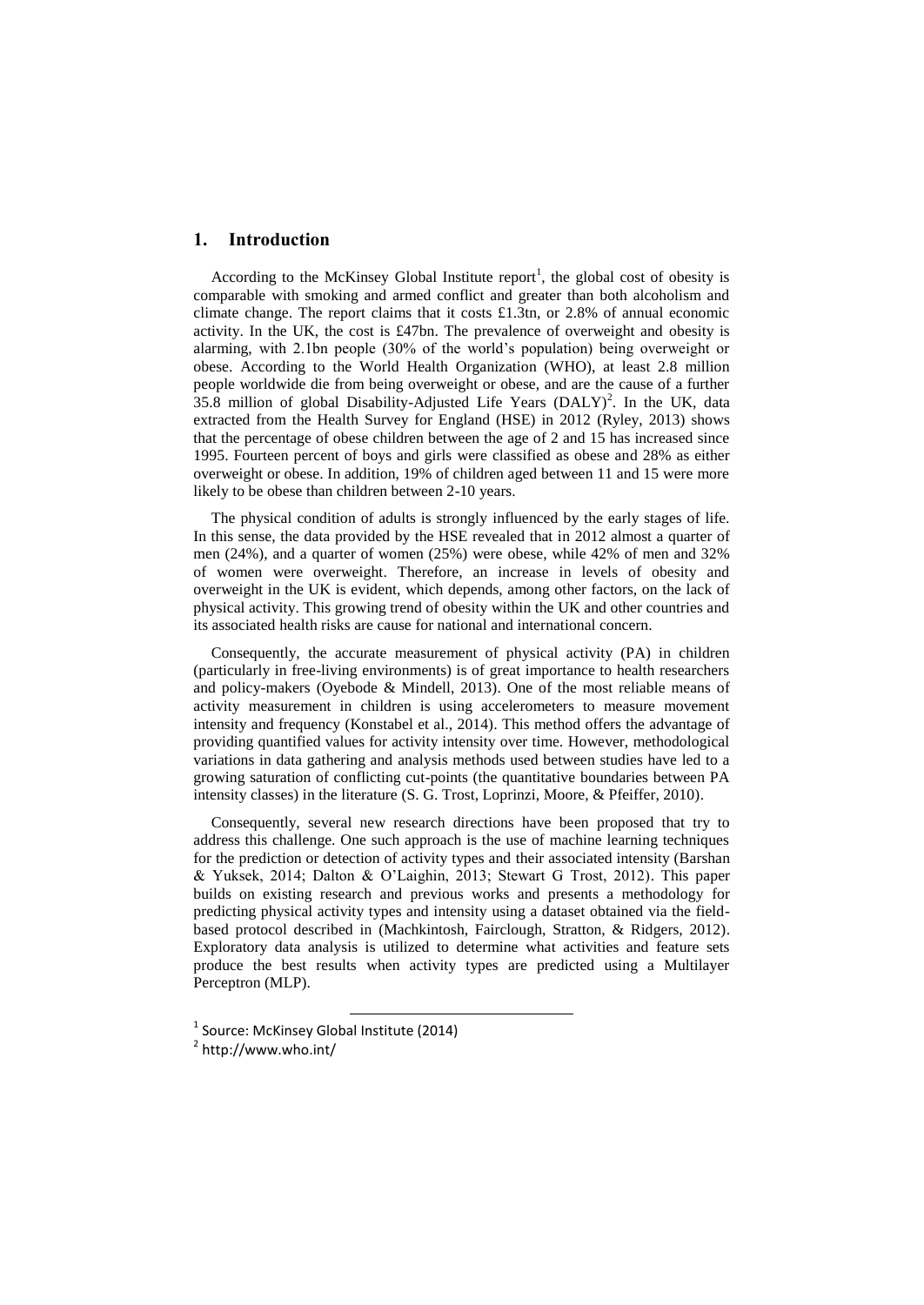#### **2. Background**

Physical activity is defined as any bodily movement produced by skeletal muscles that results in energy expenditure (Caspersen, Powell, & Christenson, 1985) and is measured in Kilojoules (Kj). The measurement of physical activity has become a fundamental component in healthy lifestyle management. Recommendations for physical activity levels are issued by most governments as part of public health measures (Pate, Pratt, Blair, & Al., 1995). However, they tend to be updated frequently or adjusted due to external circumstances, such as changes in diet and food pricing (Duffey, Gordon-Larsen, Shikany, Guilkey, & Al., 2010), sedentary lifestyle (Martinez-Gonzalez, 1999), technology (Kautiainen, Koivusilta, Lintonen, Virtanen, & Rimpela, 2005), the built environment (Saelens, Sallis, Black, & Chen, 2003), family structure (Lissau & Sorensen, 1994) and social influences (Mcferran, Dahl, Fitzsimons, & Morales, 2010). Consequently, it has become increasingly important, from a public health policy-makers perspective, to develop reliably measuring physical activity intensity to ground public health guidelines.

Artificial neural networks (ANN) have been used to classify physical activity (De Vries, Engels, & Garre, 2011). In one study, Staudenmayer et al. developed an ANN, to classify activity type in adults, using time windows, with 88% overall accuracy and a consistently low Root Mean Squared Error (rMSE) measure (Staudenmayer, Prober, Crouter, Bassett, & Freedson, 2009). In a study carried out by De Vries et al., a series of ANNs were developed to predict PA in children across a range of activity types. However, the results reported were significantly lower than those reported in (Staudenmayer et al., 2009) with classification accuracies between 57.2% and 76.8% (De Vries et al., 2011; De Vries, Garre, Engbers, H., & Van Buuren, 2001).

While, Trost et al. conducted a rigorous study in which 90 ANN designs (different hidden layer and weight sizes) were developed and trained to predict PA type and intensity (Stewart G Trost, 2012). The best performing design was trained using features extracted from a range of time windows (10, 15, 20, 30 and 60 seconds), with the most successful network able to predict PA type with 88.4% accuracy over a 60 second window, and PA intensity, with the network able to classify moderate to vigorous intensity activities 93% of the time.

While Trost's study is one of the forerunners for artificial neural network usage in the classification of physical activity types and intensity, Trost points out their ANNs produce high error margins (as high as 44.6% in the case of sedentary activity), and recommend that a combination of triaxial accelerometer use and different pattern recognition algorithms may help to generate more precise ANN outputs.

# **3. Methodology**

The Mackintosh et al. dataset, used in this study, contains records for Twenty-eight children aged between 10 and 11 years of age from a North-West England primary school who participated in the study (Machkintosh et al., 2012). Children completed seven different physical activities performed in a randomized order, which took place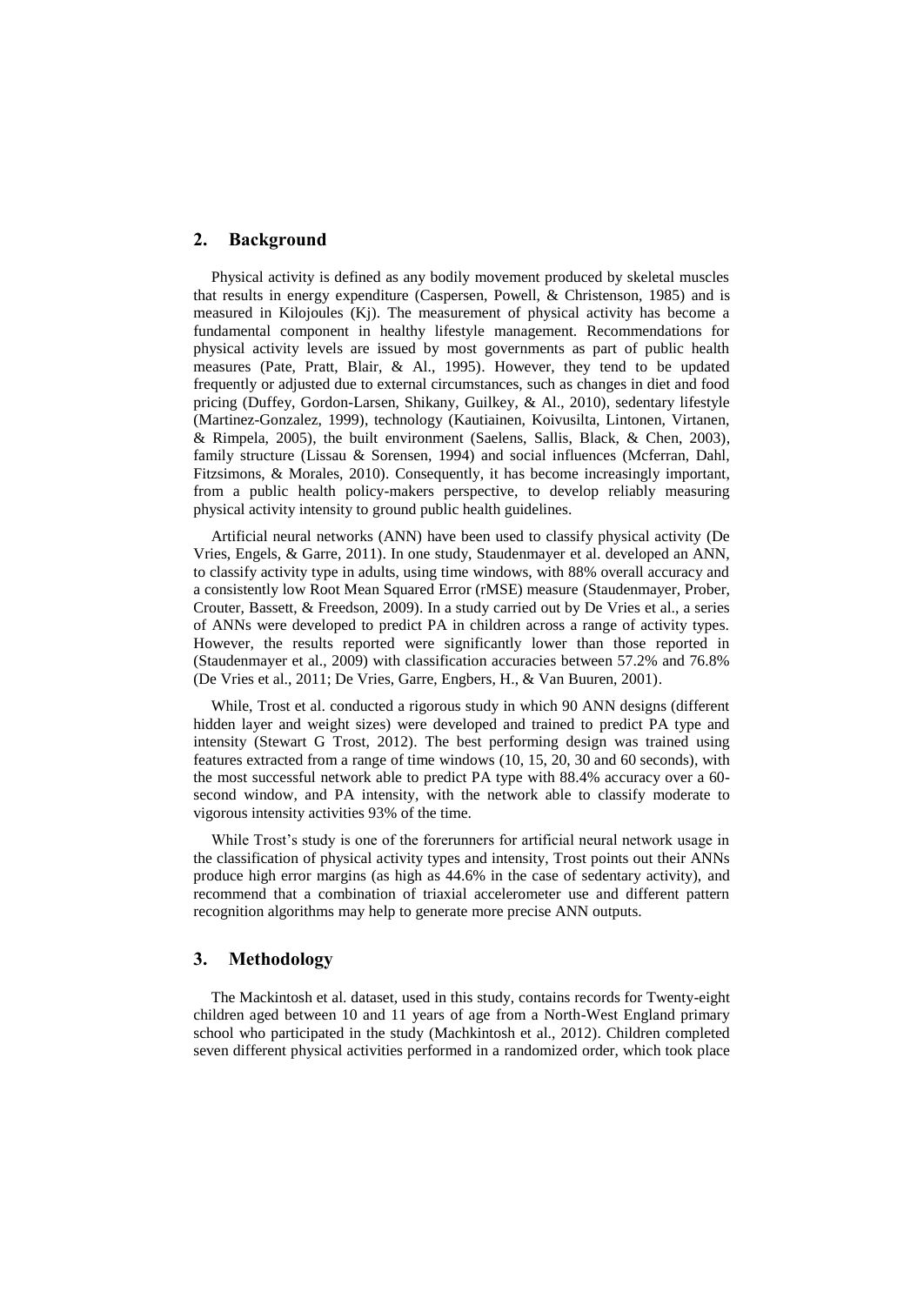in the school playground or classroom as appropriate with 5 minutes seated rest between each activity. To capture both the sporadic nature of children's activity (Orme et al., 2014) and locomotive movement best suited to accelerometers (Welk, 2005), the activities incorporated both intermittent and continuous (i.e., walking and jogging) movements representative of culturally-relevant-free-play situations. Children who were performing sedentary activities were watching a DVD and drawing, which were consistent with those used previously (Evenson, Cattellier, Gill, Ondrak, & McMurray, 2008).

The dataset contains 28 records of children, age11.4 $\pm$ 0.3 years, height 1.45 $\pm$ 0.09 meters, body mass  $42.4\pm9.9$  kg, and BMI 20.0  $\pm4.7$ , where 46% of the population was boys and the remainder girls. The dataset also contains physical activity codes from the System for Observing Fitness Instruction Time (SOFIT) (Mckenzie, Sallis, & Nader, 1992) to directly observe (DO) the children's physical activity behaviors during the activities. The physical activity coding element of SOFIT uses momentary time sampling to quantify health-related physical activity where codes 1 to 3 represent participants' body positions (lying down, sitting, standing), code 4 is walking, and code 5 (very active) is used for more intense activity than walking (Mckenzie et al., 1992). These DO physical activity codes have been validated with heart rate monitoring (Rowe, P. van der Mars, Schuldheisz, & Fox, 2004), oxygen consumption (Rowe, P. van der Mars et al., 2004), (Honas et al., 2008), and accelerometry (Scruggs, Beveridge, & Clocksin, 2005), (Sharma, Chuang, & Skala, 2011) with preschool to year 12 children, including those with development delays (McKenzie, 2010). Throughout the protocol each child's activity was coded every 10-s by a trained observer.

The accelerometer and DO values obtained during the recording and observation period were processed to generate mean values per epoch. Some values were subsequently used to approximate values for an additional set of features. This approximation was achieved via the use of established calculations for mean hand accelerometer count (HAC), mean waist accelerometer count (WAC), direct observation values (DO), body mass index, heart rate count (HR), moderate physical activity percentage (MPA%), vigorous physical activity percentage (VPA%), indirect calorimetry oxygen consumption (V02), and energy expenditure (EE). For a complete description of the dataset the reader is referred to (Machkintosh et al., 2012).

# **3.1 Data Pre-Processing**

One notable concern with the dataset is that a significant number of values were missing. While the study involved 28 participants not all subjects performed every activity, and in some cases, values were missing for a number of features and/or activities. One subject performed no activities and two subjects performed only one activity and were consequently removed from the dataset. A further six subjects had a significant number of missing values for some or all of the features HR, MPA%, MPA time, VPA% and VPA time. Four of the six subjects had missing values for all activities and were therefore removed from the dataset. The remaining two subjects were missing values from three activities. Substitute values for these children were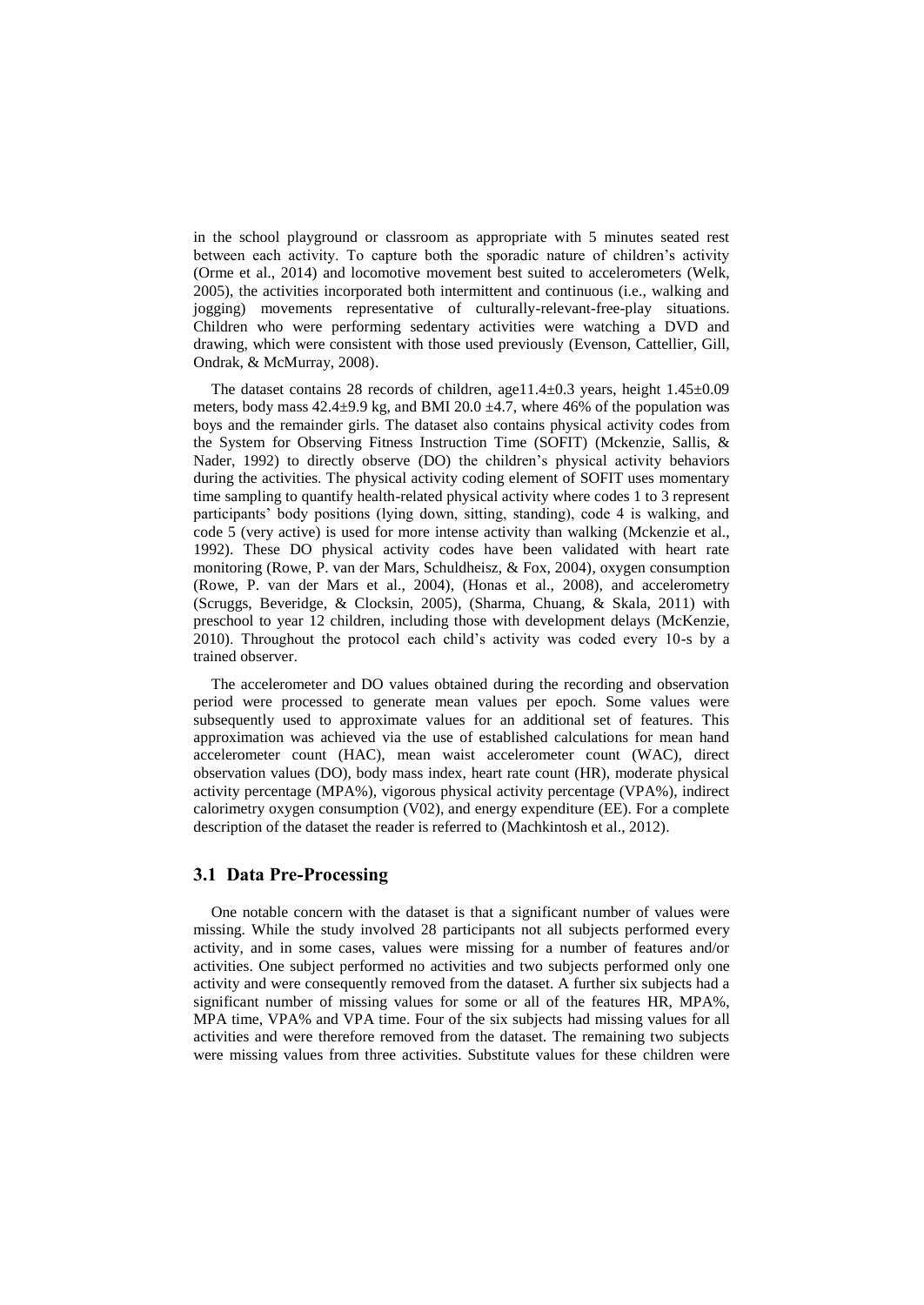computed using cubic spline interpolation. For the features EE and V02, five subjects had missing values for some or all of the activities performed. As a result, these five records were removed, leaving a total dataset containing 16 cases per activity, with no missing or null values.

#### **3.2 MLP Classification Trial for Activity Selection**

*MLP Classification Trial for Activity Selection*: The classifier trial uses the mean hand and waist accelerometers, BMI and Direct Observation. A four-class classification problem was performed using combinations of four activities from the initial seven activities. Thirty iterations of 35 permutations of the 4-class classification problem were performed, and in each case, sensitivity and specificity data for each activity class was obtained.

Figure 1 shows that the activities Free Play and Playground demonstrate a greater spread of both specificity and sensitivity values across a range of classification problems, as well as having lower mean sensitivity and specificity values, than almost all other activities.



**Figure 1:** Mean Sensitivity and Specificity values for each activity across 30 MLP Classification Trials per 4-activity combination.

Activity values surrounding Free Play and Playground (Jogging and Walking) show substantial variance in specificity, while, Jogging also shows variance in sensitivity. This is related to the significant overlap between feature values for the activities Free Play, Playground and other activities. Classification sensitivity (true positive rate) tends to be high for most activities, with mean values above 0.8 for all activities except Free Play and Playground. While mean classification specificity (false positive rate) is very high (>0.95) for all activities except Free Play, Playground and Walking, the variance in classification specificity values is significant for all activities except DVD watching. Observations for Drawing, Resting and DVD watching were confused for one another, which lowered the sensitivity of both features. DVD watching was often mistaken for Drawing or Resting and vice versa, which led to DVD watching having far higher specificities than either Drawing or Resting.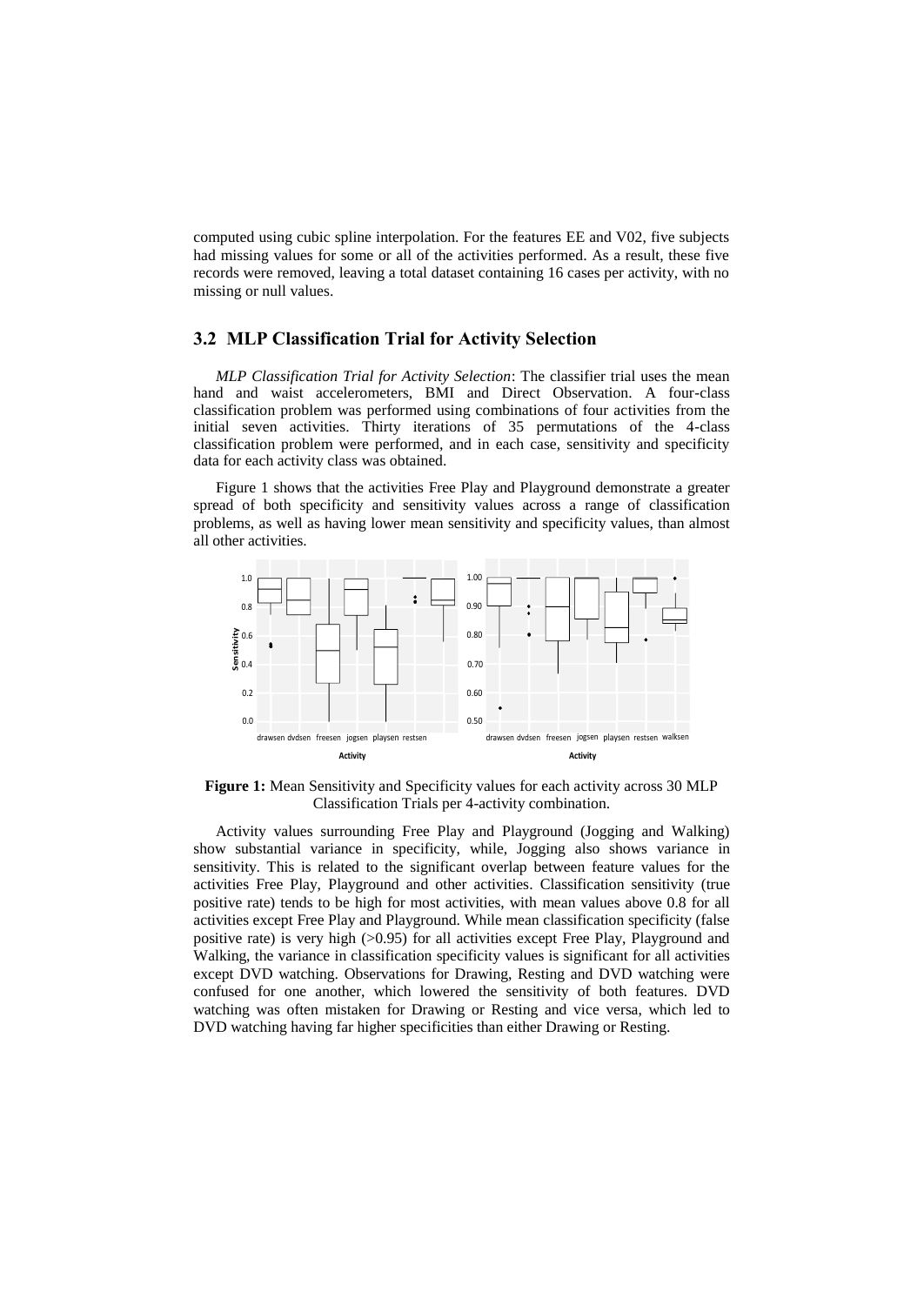This analysis suggests that the activity set currently used is not appropriate for ANN classification analysis. This is due to the presence of multiple classes whose observation cases occupy the same region of values. For this reason, only one of the three sedentary activities (Drawing, DVD Watching and Resting) is used. Despite the excellent sensitivity values for the activity Resting showed, it was decided that the activity Drawing would be used. The Resting activity was initially intended for use in calibrating basal rates for various features, and was not intended for classification analysis. Furthermore, a significant number of features (MPA, MPA time, VPA and VPA time) are missing from the Resting data, which would significantly complicate MLP analyses using those features. Conversely, both Drawing and DVD watching possess a full complement of feature data and were intended for use in classification of sedentary activities. The final dataset following this analysis contains four activities, Drawing, Free Play, Jogging, and Walking. This set covers a good breadth of activity intensities, while minimizing the risk of value overlap or classification error.

# **3.3 MLP Classification Trial for Activity Selection**

Statistical comparison of features is performed on a per-activity basis. Figure 2 shows the plots for the statistical analysis of features. The feature BMI was retained for all four activities, although naturally the range and distribution of values is identical across all activities. This was done to establish a common scaling for all four plots. The stationary, sedentary nature of the Drawing activity was intended to provide a resting comparison to the more vigorous activities used. As such, all features have values at or around the minimum value of -1. For the most part, this suggests that Drawing may be easily distinguished from the other three activities.

Feature values show a broader spread for Free Play than for any other activity. The features HR, MPA, VPA, V02 and EE show significant coincidence between Free Play and Jogging, while some degree of coincidence between values for Free Play and Walking is present for almost every feature; suggesting that misclassification may occur at those class boundaries. The features HAC, WAC, and DO possess a small interquartile range, entailing that the majority of the data falls within a limited space of values. This is a positive finding for classification purposes, but one, which requires validation through MLP analysis.

Conversely, the interquartile range of the features MPA and VPA varies greatly. These features are measures of what proportion of the activity time was spent at vigorous or moderate levels of physical activity. In some activities this leads to an unusual distribution of values for both features; if an activity is vigorous, for instance, the VPA value may be at the maximum value for all subjects. If an activity is not vigorous, the values for all subjects performing the activity may be at the minimum of -1. However, activities which may or may not be vigorous, or which alternate between vigorous and non-vigorous activity states, tend to contain a range of MPA or VPA values.

In the case of Free Play, the range of values stretches between (approx.) 0.9 and -1, which implies that the activity was classed as vigorous for some participants, and not vigorous for others. In the case of MPA, the spread of values is less pronounced; with a mean value of -0.5, participants performing Free Play were classified as non-MPA more often than as MPA.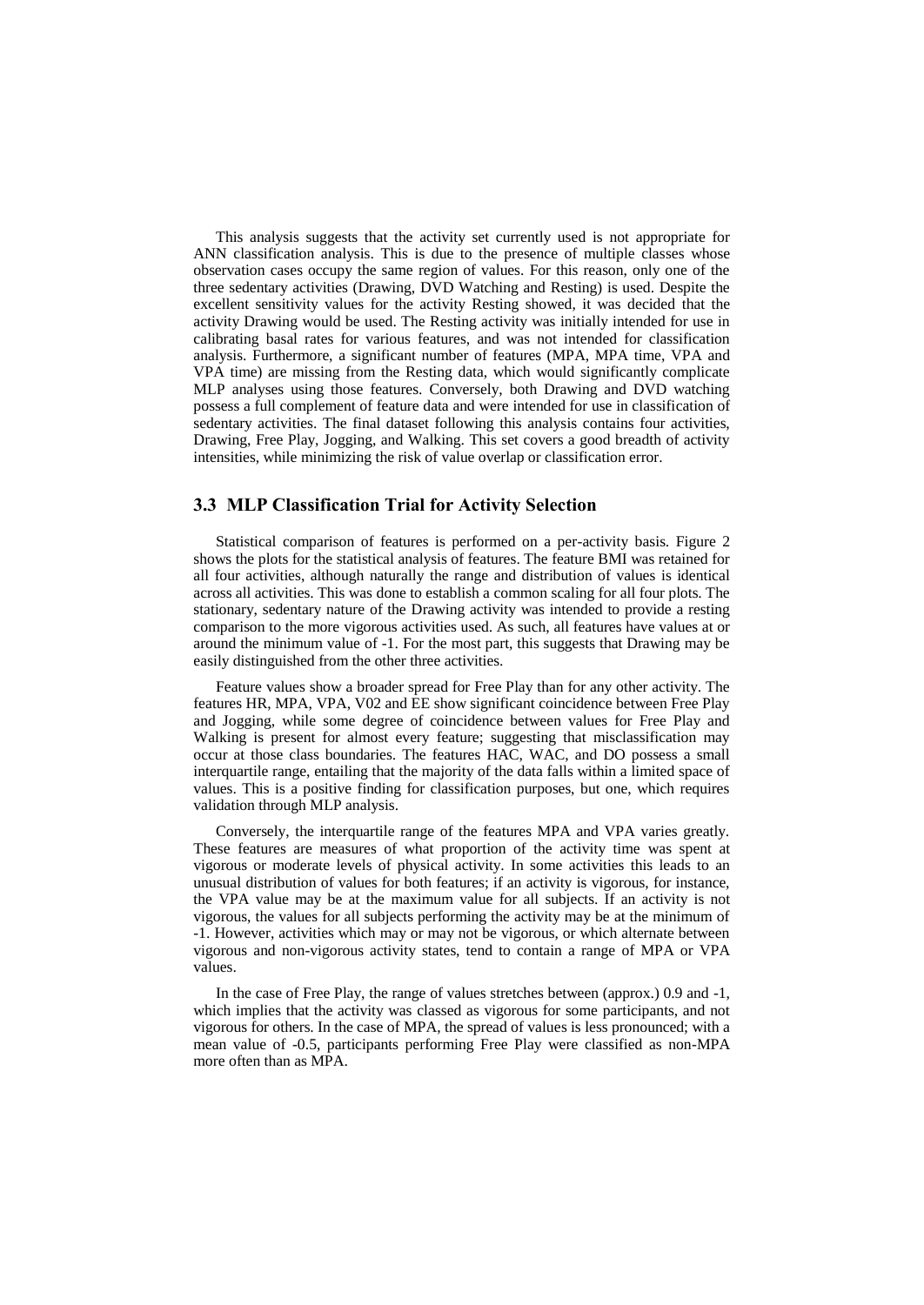Nonetheless, the spread of values for both features is likely to cause significant classification problems when using VPA or MPA as features. This problem is particularly pronounced for VPA, where classification of Free Play using the feature is likely to be confused for any other feature with a similar, semi-vigorous profile.



**Figure 2:** Boxplots per activity for feature statistical analysis

From this analysis, the features HAC, WAC and DO are likely to yield the best results during classification. However, the following section will evaluate several feature combinations and provide empirically evident feature sets and associated classification accuracies to demonstrate their usefulness in classifying activity types.

# **4. Results**

This section describes the classification of activity types using MLP analysis and different feature combinations. Input layer sizes between 1 and 4 features were considered.

# **4.1 MLP Network Analysis Using 2-4-4 Architecture**

This evaluation uses feature pairs. The performance for the classifier is evaluated, using the mean accuracy of 30 simulations with each simulation comprising randomly selected training and test sets.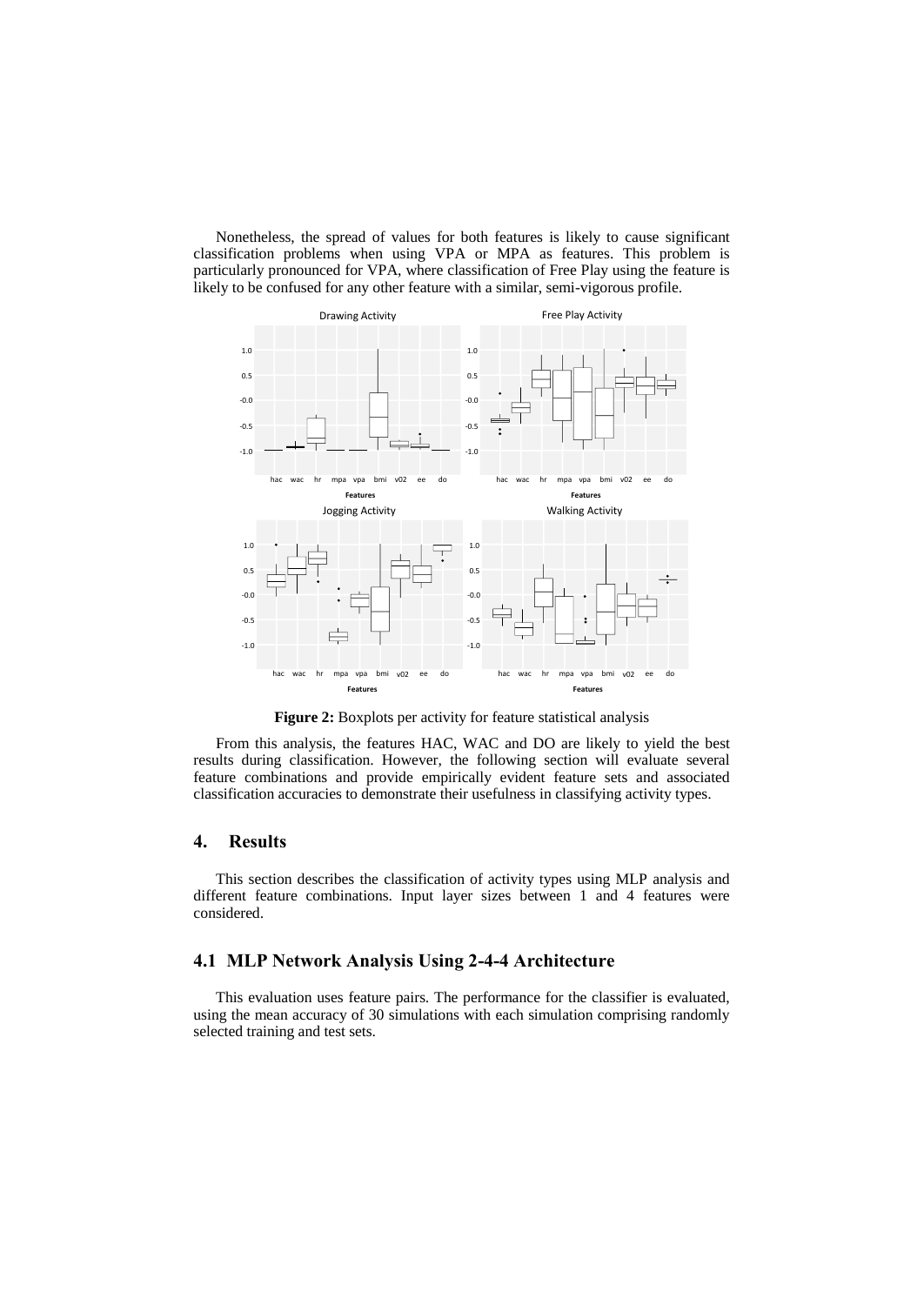*Classifier Performance:* The first evaluation uses all the features in the data set to construct feature pairs. Table 2, shows the top 10 highest mean accuracies obtained over 30 simulations (the remainder were excluded because of their low accuracy values).

|                         | Feature One | Feature Two | Accuracy |
|-------------------------|-------------|-------------|----------|
|                         | hr          | hac         | 74       |
| $\overline{\mathbf{c}}$ | hac         | hr          | 74       |
| 3                       | hr          | ee          | 67       |
|                         | ee          | hr          | 67       |
| 5                       | hac         | ee          | 61       |
| 6                       | ee          | hac         | 61       |
| 7                       | hr          | v02         | 60       |
| 8                       | v02         | hr          | 60       |
| 9                       | hac         | do          | 59       |
| <i>10</i>               | do          | hac         | 59       |

**Table 2:** Mean Percentage Classification Correctness by Feature Pair

Table 2 shows that the mean classification accuracy rarely exceeded 70% and in many cases was between 40% and 60%. Variance between classification accuracy during trials was also high, with some feature combinations. This combination of high variance and low classifier accuracy indicate that feature pairs are insufficiently consistent and insufficiently accurate for use in subsequent MLP analysis.

# **4.2 MLP Network Analysis Using 3-4-4 Architecture**

The feature space was increased to triple feature combinations. The performance for the classifier is determined, using the mean accuracy obtained from 30 simulations. The metric includes Sensitivity, Specificity and Kappa estimates. Again, randomly selected training and test sets are used for each simulation.

*Classifier Performance:* Using the triple feature combinations, Table 3, shows the top 10 highest mean accuracies, sensitivity, specificity and kappa values obtained from 30 simulations.

|    | Features      | Acc. | Sens | Spec | Kappa |
|----|---------------|------|------|------|-------|
|    | Wac bmi do    | 96   | 0.95 | 0.99 | 0.94  |
| 2  | Wac ee do     | 96   | 0.95 | 0.99 | 0.94  |
| 3  | $v(02)$ ee do | 96   | 0.95 | 0.99 | 0.94  |
| 4  | hreedo        | 94   | 0.93 | 0.97 | 0.92  |
| 5  | bmieedo       | 94   | 0.94 | 0.97 | 0.91  |
| 6  | wacy02do      | 93   | 0.93 | 0.97 | 0.89  |
| 7  | bmiy02do      | 93   | 0.93 | 0.97 | 0.89  |
| 8  | hacy02do      | 92   | 0.95 | 0.97 | 0.89  |
| 9  | hacy02ee      | 91   | 0.88 | 0.92 | 0.87  |
| 10 | haceedo       | 90   | 0.91 | 0.94 | 0.86  |

**Table 3:** Mean Percentage Classification Correctness by Three Features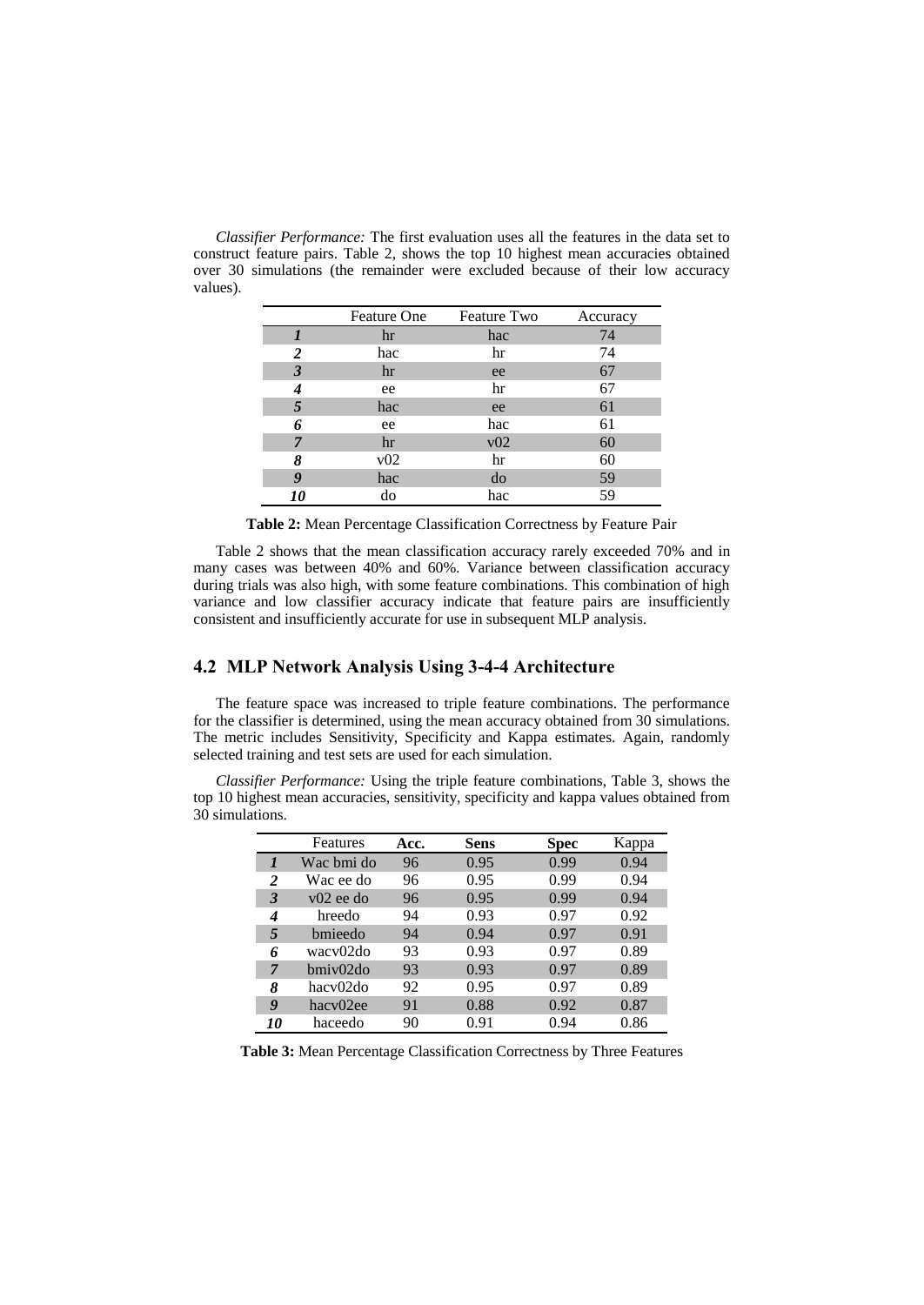Table 3 shows that the classification accuracy using triple feature combinations improves the results significantly. While mean classifier accuracies in the low 60th percentile were observed in a number of cases, several cases displayed mean classification accuracies >90%. These findings are highly positive, suggesting that modification or sophistication of the classification techniques used may further improve classification accuracy.

#### **4.3 MLP Network Analysis Using 4-4-4 Architecture**

This set of results extends the feature space to four to determine whether further improvements can be made. Table 4 presents the results.

|                           | Features     | Acc | <b>Sens</b> | Spec | Kappa |
|---------------------------|--------------|-----|-------------|------|-------|
| $\boldsymbol{\mathit{I}}$ | bmiv02doee   | 96  | 0.95        | 0.99 | 0.94  |
| $\overline{c}$            | bmiy02wachac | 96  | 0.95        | 0.99 | 0.94  |
| 3                         | bmidoeewac   | 96  | 0.95        | 0.99 | 0.94  |
| 4                         | v02doeewac   | 96  | 0.95        | 0.99 | 0.94  |
| 5                         | v02doeehac   | 96  | 0.95        | 0.99 | 0.94  |
| 6                         | doeewachac   | 96  | 0.95        | 0.99 | 0.94  |
| 7                         | hrdoeewac    | 96  | 0.95        | 0.98 | 0.93  |
| 8                         | bmiv02eehac  | 95  | 0.94        | 0.98 | 0.93  |
| 9                         | bmieewachac  | 95  | 0.94        | 0.97 | 0.93  |
| 10                        | v02dowachac  | 95  | 0.94        | 0.97 | 0.93  |

*Classifier Performance:* Using a combination of four features, Table 4 shows the top 10 highest mean accuracies, sensitivity, specificity and kappa values.

**Table 4:** Mean Percentage Classification Correctness by Four Features

The results show that 4-feature combinations improve the results further. Of all the combinations empirically tested no feature combination showed mean classification accuracies below 87%.

# **5. Discussion**

The initial classifications on the dataset obtained a relatively low accuracy with HR and HAC providing the best pair of features. Heart rate displayed higher classification accuracy across a number of feature combinations. While MPA and VPA failed to perform sufficiently well to justify their inclusion in further trials. These features followed different trends to others. For example, MPA reached maximum values during the performance of activities such as walking and free play, where other features tended to show mid-range values. This is considered an advantage due to the potential additional information content of features with this pattern in conjunction with more normally distributed features. The preceding feature pair analysis demonstrates that neither MPA nor VPA provide useful classifications of activities by type and should thus be excluded from the feature set.

Extending the feature space to three showed a marked improvement in classifier performance. In particular, it should be observed that classification accuracy peaked at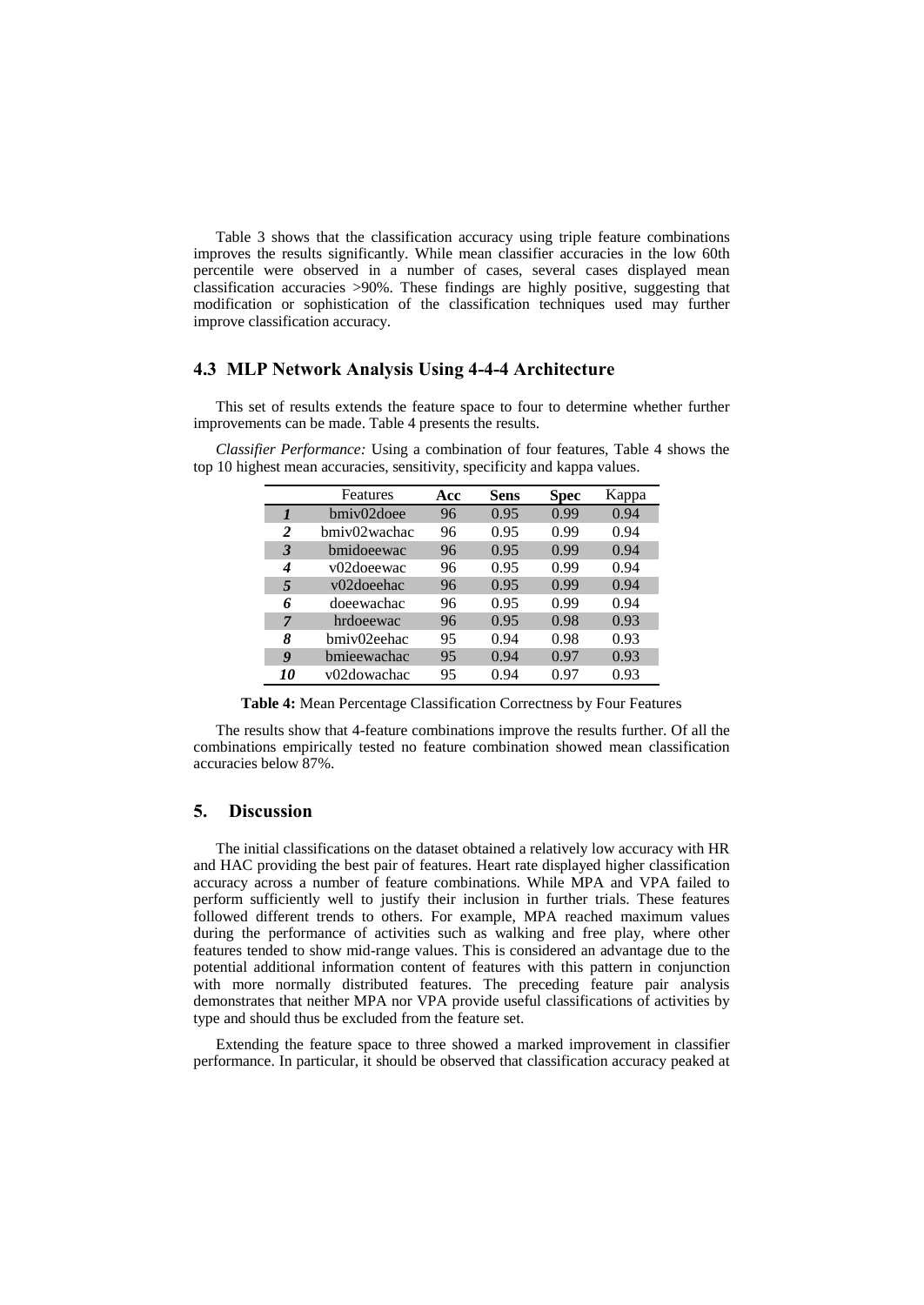96%, with a maximum kappa value of 0.94. This value was seen consistently across all trials of a small number of feature combinations. This ceiling was due to the consistent misclassification of a single value; each of the network designs in question successfully classified all other values correctly across trials, but misclassified this single record on every occasion. Specifically, one record captured from participants performing the activity Jogging was consistently misclassified by the MLP networks as an instance of the activity Free play.

However, what these findings show is that larger input feature combinations produce higher classification accuracy and reduce variance between MLP trial iterations. A logical extension of the proceeding analysis, then, was to extend the input feature combination to a total of four features. The results showed that the top end classifiers as seen in Table 4 continue to fail to classify certain data values. Only one input feature combination (HR, DO, EE, V02) enabled perfect classification of the dataset, and perfect classification occurred in less than 7% of the cases (2/30). However, these instances of perfect classification do demonstrate that improved classification accuracy is attainable although it may not be achievable without the use of new techniques.

#### **6. Conclusions**

This study used an existing dataset from recent research into physical activity in youth to classify data by the type of activity engaged upon. The dataset was analyzed using rigorous data science techniques, which led to an improved understanding of activity types and features. Data items whose properties impeded classification were removed. This did affect the size of the dataset. A series of machine learning analyses were performed. A range of classifier types, input feature combinations and architectural parameters were employed and refined to develop improved classification accuracy.

While the results show, specific activities and features tailored around a machine learning approach are promising, a great deal of research remains. Further development of Data Science techniques will help provide a varied and broad range of possibilities. The data exploration and analysis techniques used in this study produced results that suggest extensions and raise further questions. First, it would be useful to validate the preceding results using a substantial non-interpolated data set. Second, it would also be useful to explore other supervised machine learning methods, such as support vector machines and other advanced artificial neural network architectures. While this study focused on youth, it would be interesting to look at other population groups, such as adults and the elderly. Finally, one important point would be to standardize the use of activities and cut points in PA research that is underpinned with strong Data Science evidence and advanced machine learning techniques.

# **References**

Barshan, B., & Yuksek, M. C. (2014). Recognizing Daily and Sports Activities in Two Open Source Machine Learning Environments Using Body-Worn Sensor Units. *The Computer Journal*.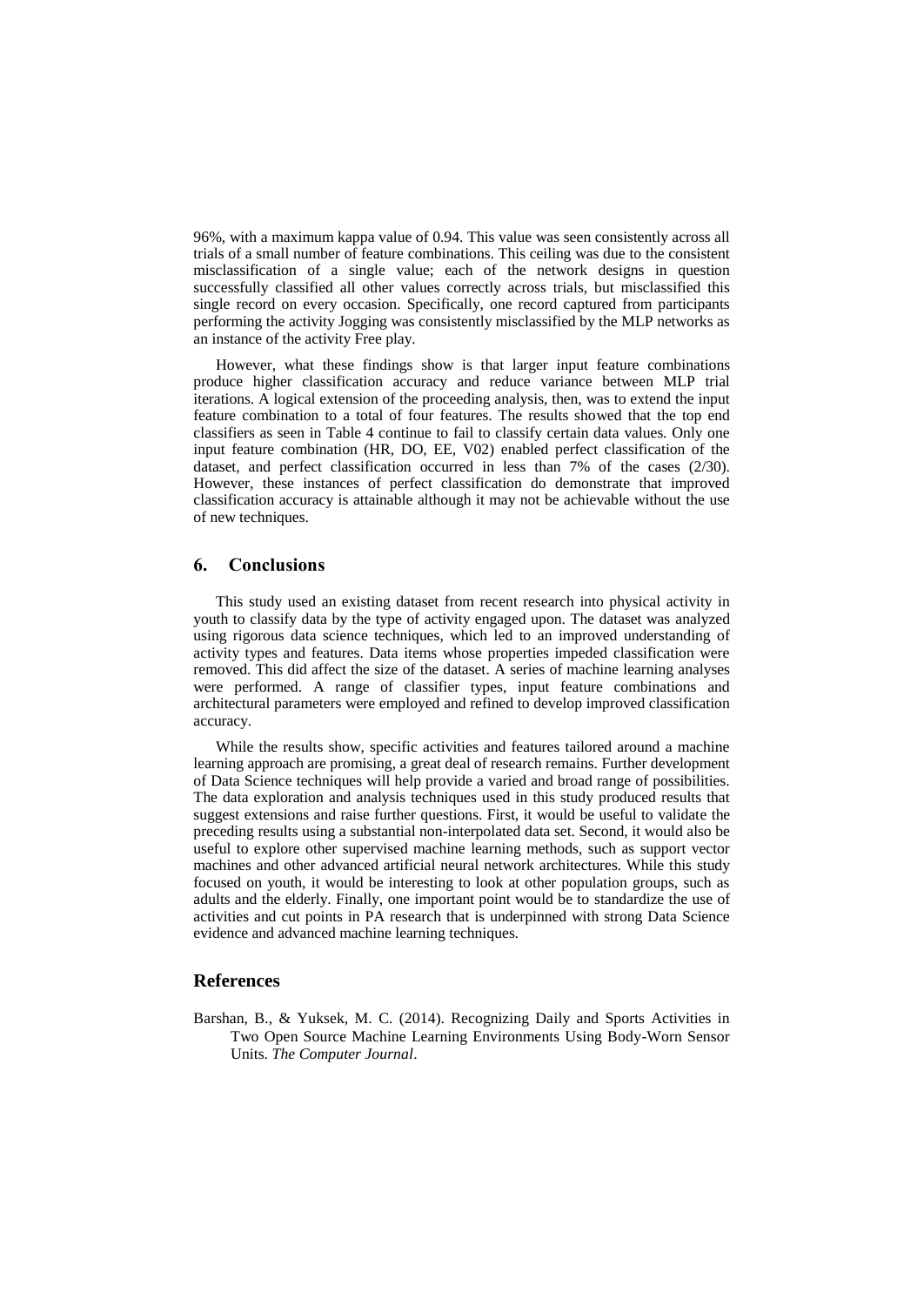- Caspersen, C. J., Powell, K. E., & Christenson, G. M. (1985). Physical Activity, Exercise and Physical Fitness: Definitions and Distinctions for Health-Realted Research. *Public Health Rep.*, *100*(2), 126–131.
- Dalton, A., & O'Laighin, G. (2013). Comparing Supervised Learning Techniques on the Task of Physical Activity Recognition. *Biomedical and Health Informatics*, *17*(1), 46–52.
- De Vries, S. I., Engels, M., & Garre, F. G. (2011). Identification of children's activity type with accelerometer-based neural networks. *Med Sci Sports Exerc.*, *43*(10), 1994–1999.
- De Vries, S. I., Garre, F. G., Engbers, L. H., H., H. V., & Van Buuren, S. (2001). Evaluation of neural networks to identify types of activity using accelerometers. *Med Sci Sports Exerc.*, *43*(1), 101–107.
- Duffey, K. J., Gordon-Larsen, P., Shikany, J. M., Guilkey, D., & Al., E. (2010). Food Price and Diet and Health Outcomes: 20 Years of the CARDIA Study. *Archives of Internal Medicine*, *170*(5), 420–426.
- Evenson, K. R., Cattellier, D., Gill, K., Ondrak, K., & McMurray, R. G. (2008). Calibration of two objective measures of physical activity for children. *Journal of Sports Sciences*, *26*(14), 1557–1565.
- Honas, J. J., Washburn, R. A., Smith, B. K., Greene, J. L., Cook-Wiens, G., & Al., E. (2008). The system for observing fitness instruction time (SOFIT) as a measure of energy expenditure during classroom-based physical activity. *Pediatric Exercise Science*, *20*(4), 439–445.
- Kautiainen, S., Koivusilta, L., Lintonen, T., Virtanen, S. M., & Rimpela, A. (2005). Use of Information and Communication Technology and Prevalance of Overweight and Obesity Among Adolescents. *International Journal of Obesity*, *29*(8), 925–33.
- Konstabel, K., Veidebaum, T., Verbestel, V., Moreno, L. A., Bammann, K., Tornaritis, M., & Eiben, G. (2014). Objectively measured physical activity in European children: the IDEFICS study. *International Journal of Obesity*, *38*, S135–S143.
- Lissau, I., & Sorensen, T. I. (1994). Parental Neglect During Childhood and Increased Risk of Obesity in Young Children. *The Lancet*, *343*(8893), 324–7.
- Machkintosh, K. A., Fairclough, S. J., Stratton, G., & Ridgers, N. D. (2012). A Calibration Protocol for Population-Specific Accelerometer Cut-Points in Children. *PloS One*, *7*(5), e36919.
- Martinez-Gonzalez, M. A. (1999). Physical Inactivity, Sedentary Lifestyle and Obesity in the European Union. *International Journal of Obesity*, *23*(11), 1192– 201.
- Mcferran, B., Dahl, D. W., Fitzsimons, G. J., & Morales, A. C. (2010). I'll Have What She's Having: Effects of Social Influence and Body Type on the Food Choices of Others. *Journal of Consumer Research*, *36*(6).
- McKenzie, T. L. (2010). 2009 C. H. McCloy Lecture. Seeing is beliving: observing physical activity and its contexts. *Res Q Exerc Sport*, *8*(12), 113–122.
- Mckenzie, T. L., Sallis, J. F., & Nader, P. R. (1992). SOFIT: System for observing fitness instruction time. *Journal of Teaching in Physical Education*, *11*(2), 195– 205.